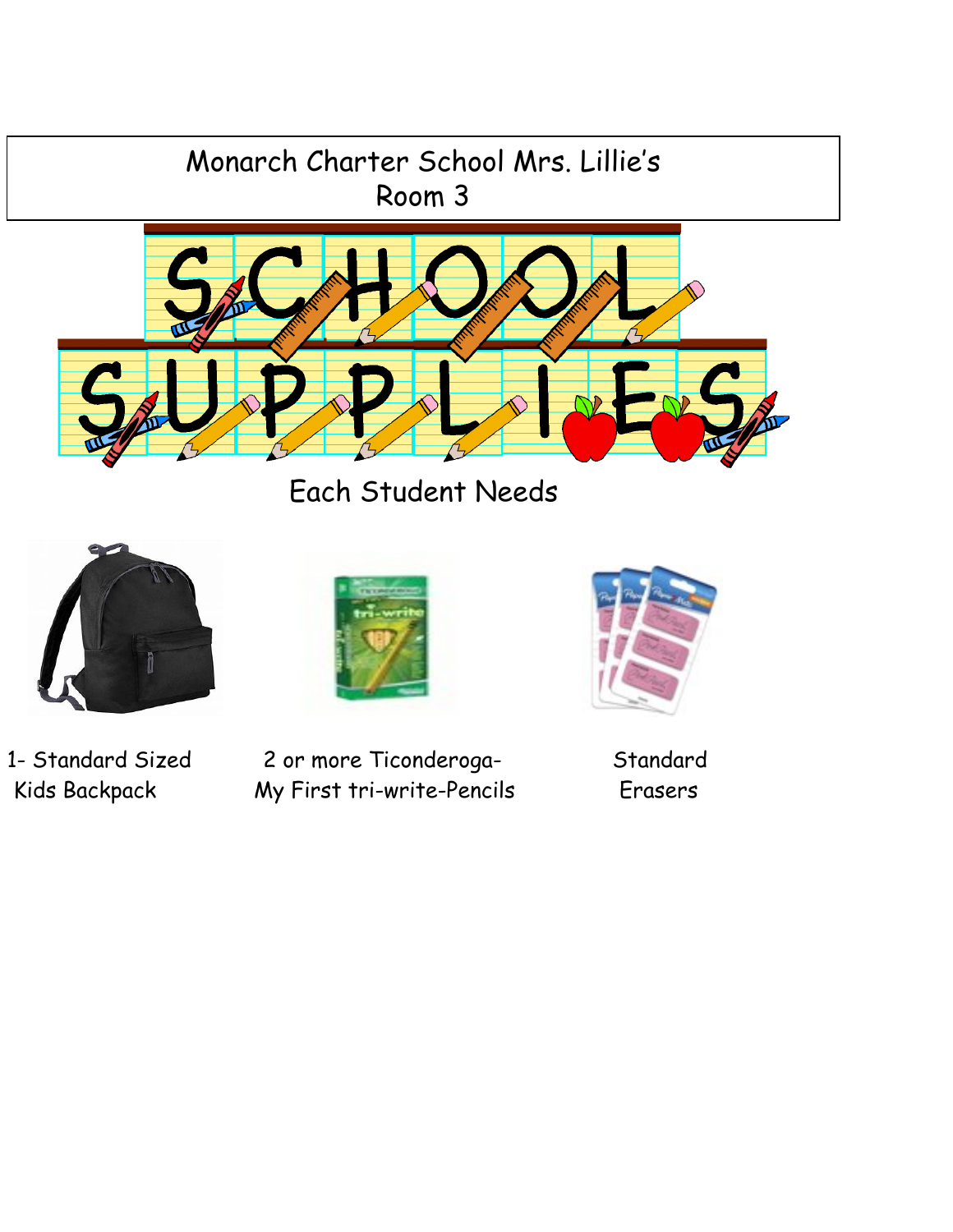

(or other Ticonderoga Pencils)





24 pack Crayola Small Soap Dish or like Travel Toothbrush Crayon container to hold Crayons Holder to hold 2 Pencils



Folders





4- 2 Pocket Primary Journal Primary Lined Paper



Pack of Standard Pack Mixed Pack of White



Lined Paper Construction Paper Printer Paper

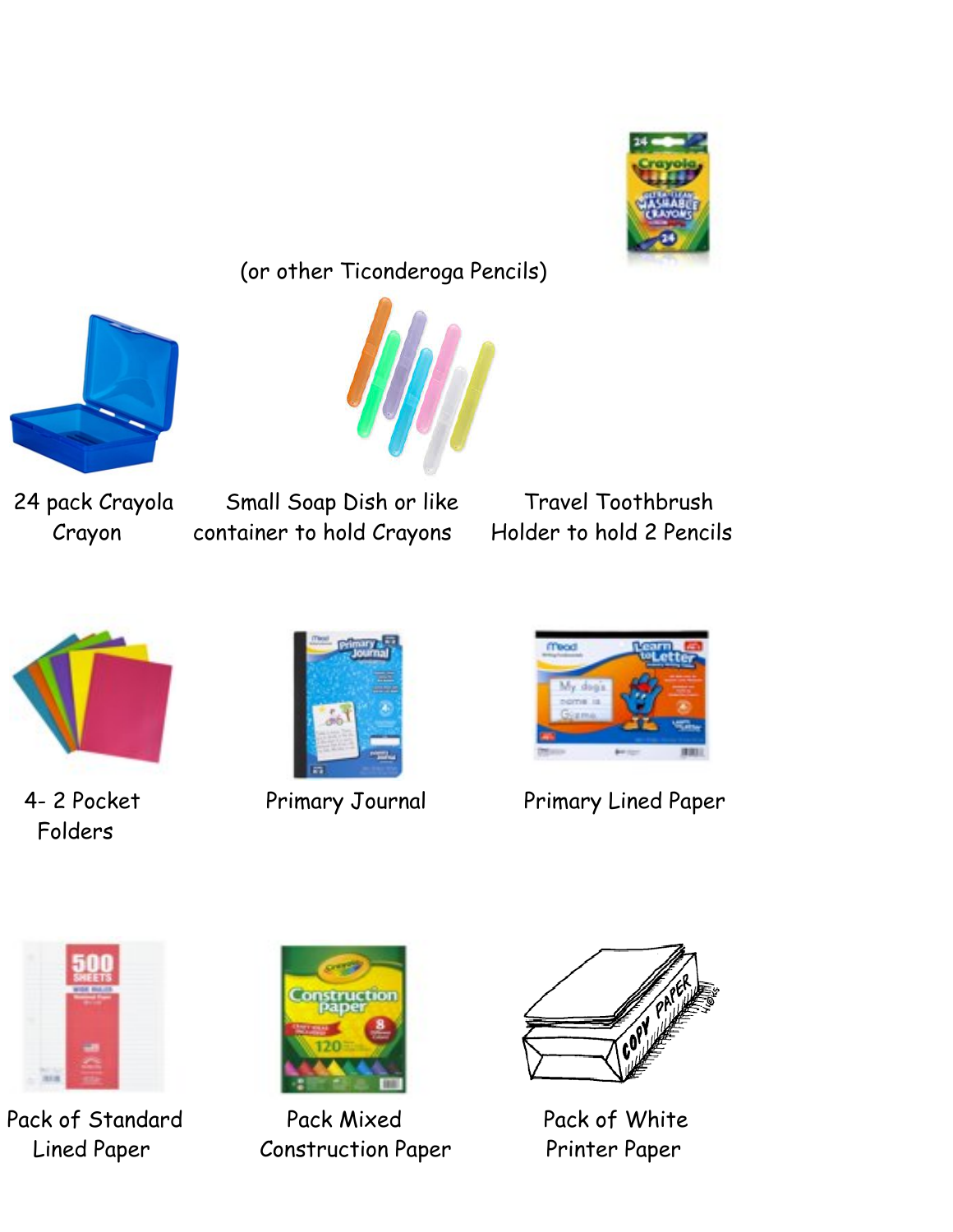





2 or more Pack Colored Pack Colored Markers-Glue Sticks Pencils Thin and Wide

Whole Class Wish List







Sidewalk

Chalk WaterColors Washable Paints and Brushes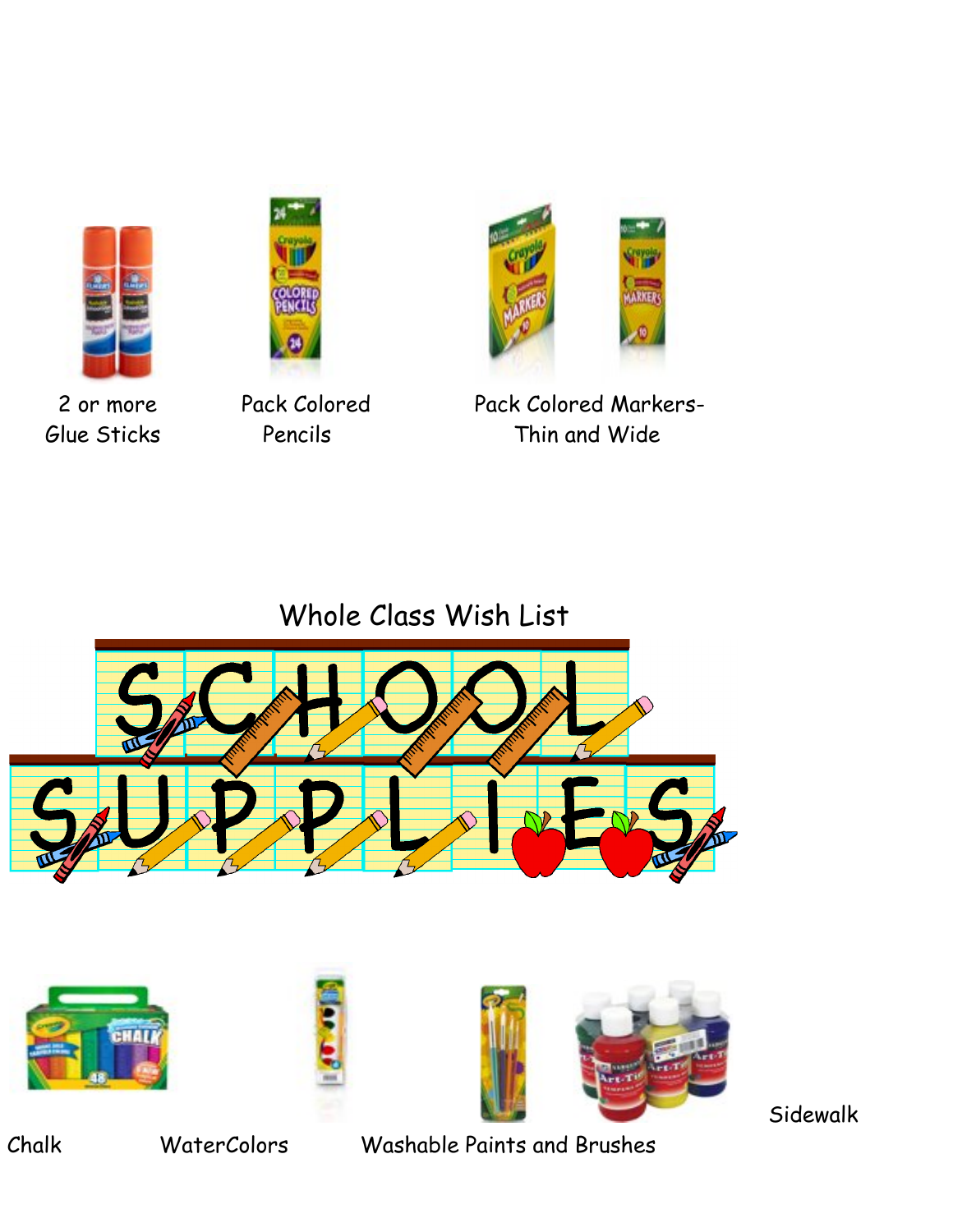





Elmer's School Glue White Out Tapes, clear, scotch, colored



Full size Standard Stapler Post-It Notes All Sizes And Standard Staples With and Without Lines



Dry Erase Pens All Sizes Kleenex Hand Black or Colored Boxed and Singles Soap





Dear Parents and Guardians,

Thank you in advance for taking the time to shop for the items for your student, and any extra items donated to the class as a whole. Items brought in will be used as individual supplies or may become school community supplies depending on the